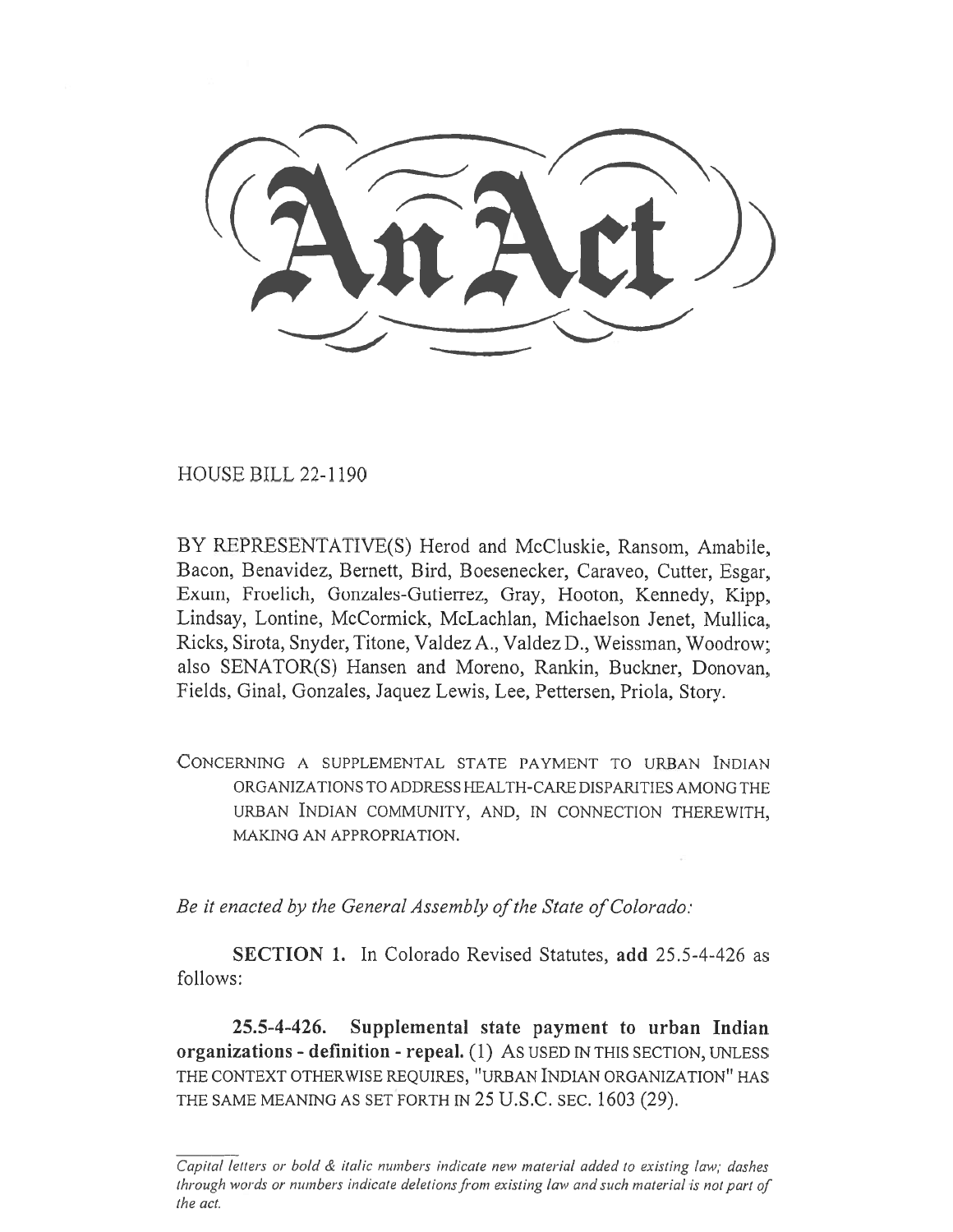(2) THE STATE DEPARTMENT SHALL DISTRIBUTE MONEY APPROPRIATED FOR SUPPLEMENTAL, STATE-ONLY PAYMENTS TO URBAN INDIAN ORGANIZATIONS TO ADDRESS HEALTH-CARE DISPARITIES AMONG THE URBAN INDIAN COMMUNITY.

(3) THIS SECTION IS REPEALED, EFFECTIVE JULY 1, 2023.

SECTION 2. Appropriation. (1) For the 2021-22 state fiscal year, \$70,825 is appropriated to the department of health care policy and financing for use for other medical services. This appropriation is from the general fund. To implement this act, the department may use this appropriation for state-only payments to urban Indian organizations.

(2) For the 2022-23 state fiscal year, \$48,025 is appropriated to the department of health care policy and financing for use for other medical services. This appropriation is from the general fund. To implement this act, the department may use this appropriation for state-only payments to urban Indian organizations.

SECTION 3. Safety clause. The general assembly hereby finds,